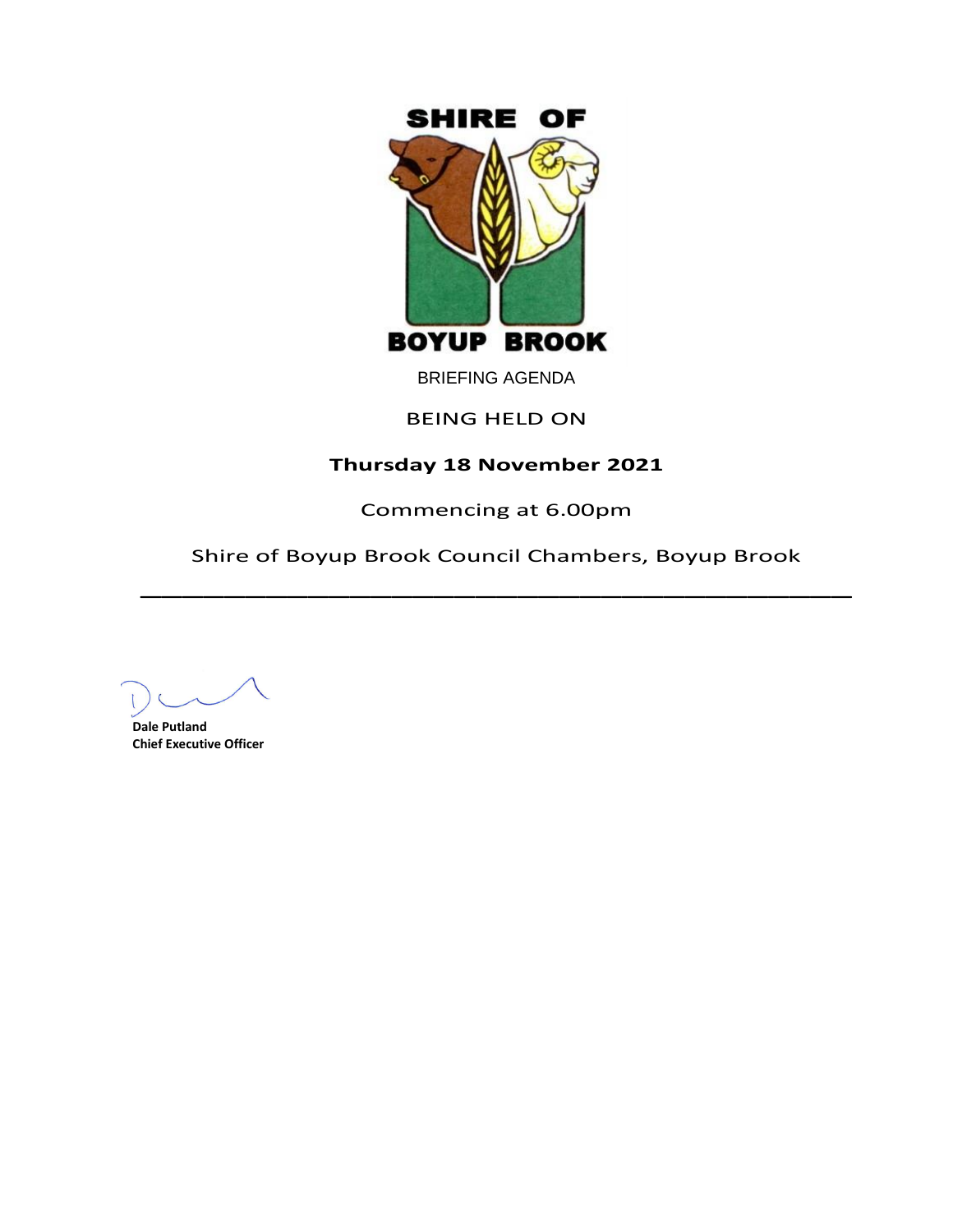#### **TABLE OF CONTENTS**

| 1.                       |                                                                       |  |
|--------------------------|-----------------------------------------------------------------------|--|
| 2.                       | RECORD OF ATTENDANCE/APOLOGIES/LEAVE OF ABSENCE PREVIOUSLY APPROVED 3 |  |
| 3 <sub>1</sub>           | RESPONSE TO PREVIOUS PUBLIC QUESTIONS TAKEN ON NOTICE 3               |  |
| 4.                       |                                                                       |  |
| 5.                       |                                                                       |  |
| 6.                       |                                                                       |  |
| 7.<br>7.1<br>7.2<br>7.3  |                                                                       |  |
| 8.                       |                                                                       |  |
| 9.                       |                                                                       |  |
| 10.1                     |                                                                       |  |
| 10.2<br>10.2.1<br>10.2.2 |                                                                       |  |
| 10.3<br>10.3.1           |                                                                       |  |
| 10.4.1<br>10.4.2         |                                                                       |  |
| 11                       |                                                                       |  |
|                          |                                                                       |  |
|                          | 13 URGENT BUSINESS BY APPROVAL OF THE PRESIDENT OR A MAJORITY OF  22  |  |
|                          |                                                                       |  |
|                          |                                                                       |  |
| 15                       |                                                                       |  |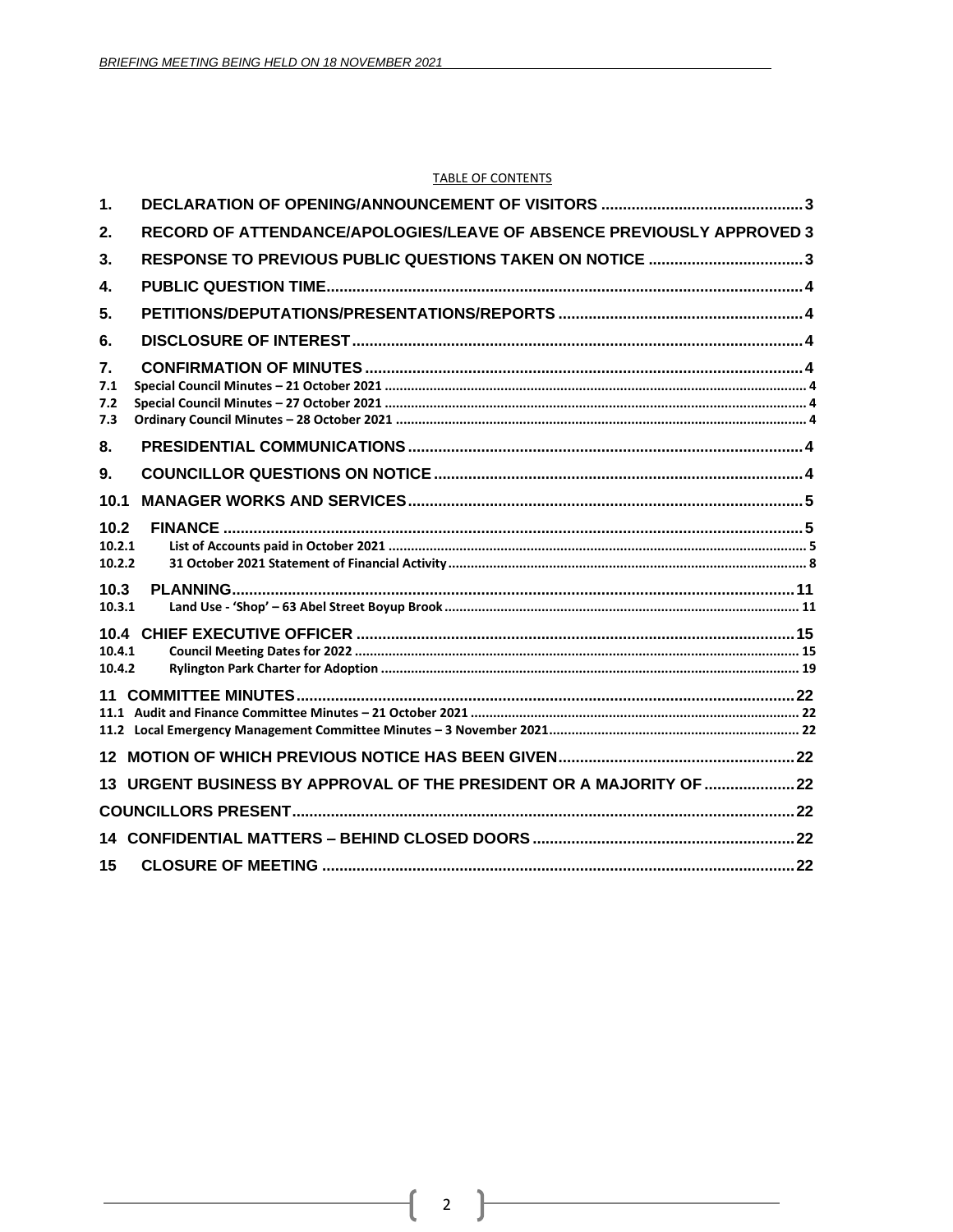# <span id="page-2-0"></span>**1. DECLARATION OF OPENING/ANNOUNCEMENT OF VISITORS**

*We acknowledge and pay our respects to the traditional custodians of the land on which we meet and work.*

> Kevin J Moir Adrian Price

# <span id="page-2-1"></span>**2. RECORD OF ATTENDANCE/APOLOGIES/LEAVE OF ABSENCE PREVIOUSLY APPROVED**

| PRESENT: | <b>Shire President</b>        | <b>Richard Walker</b>   |
|----------|-------------------------------|-------------------------|
|          | <b>Deputy Shire President</b> | Helen O'Connell         |
|          | Councillor                    | Sarah Alexander         |
|          |                               | Steele Alexander        |
|          |                               | <b>Charles Caldwell</b> |
|          |                               | Philippe Kaltenrieder   |
|          |                               | Darren E King           |

| <b>Chief Executive Officer</b> | Dale Putland |
|--------------------------------|--------------|
| Manager Works & Services       | Wayne Butler |
| <b>Finance Manager</b>         | Ben Robinson |
| <b>Executive Assistant</b>     | Maria Lane   |

LEAVE OF ABSENCE: APOLOGIES:

MEMBERS OF PUBLIC:

# <span id="page-2-2"></span>**3. RESPONSE TO PREVIOUS PUBLIC QUESTIONS TAKEN ON NOTICE**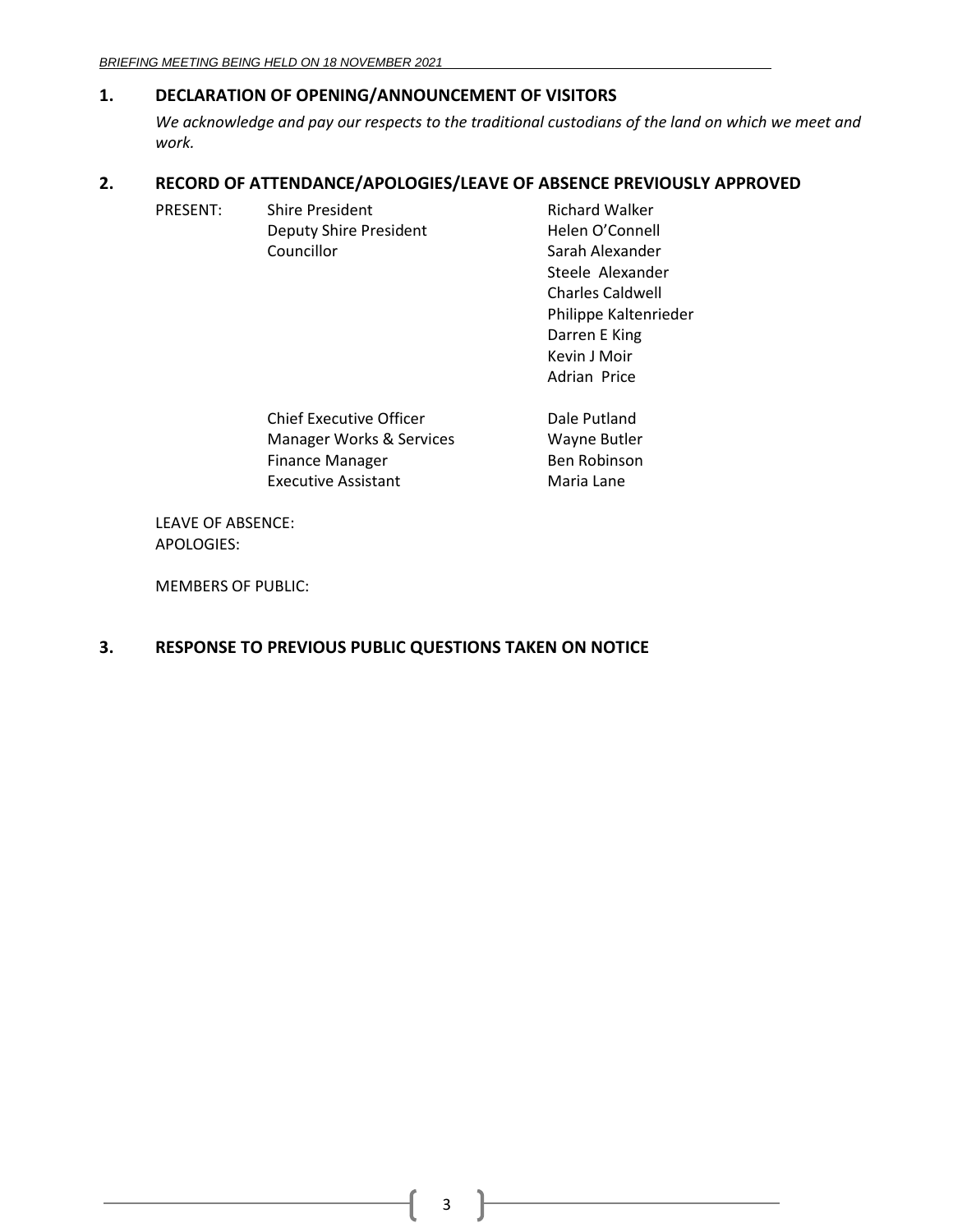- <span id="page-3-0"></span>**4. PUBLIC QUESTION TIME**
- <span id="page-3-1"></span>**5. PETITIONS/DEPUTATIONS/PRESENTATIONS/REPORTS**
- <span id="page-3-2"></span>**6. DISCLOSURE OF INTEREST**
- <span id="page-3-4"></span><span id="page-3-3"></span>**7. CONFIRMATION OF MINUTES**
	- **7.1 Special Council Minutes – 21 October 2021**

# **OFFICER RECOMMENDATION – ITEM 7.1**

**That the minutes of the Special Council Meeting held on Thursday 21 October 2021 be confirmed as an accurate record.**

<span id="page-3-5"></span>**7.2 Special Council Minutes – 27 October 2021**

# **OFFICER RECOMMENDATION – ITEM 7.2**

**That the minutes of the Special Council Meeting held on Wednesday 27 October 2021 be confirmed as an accurate record.**

<span id="page-3-6"></span>**7.3 Ordinary Council Minutes – 28 October 2021**

# **OFFICER RECOMMENDATION – ITEM 7.3**

**That the minutes of the Ordinary Council Meeting held on Thursday 28 October 2021 be confirmed as an accurate record.**

- <span id="page-3-7"></span>**8. PRESIDENTIAL COMMUNICATIONS**
- <span id="page-3-8"></span>**9. COUNCILLOR QUESTIONS ON NOTICE**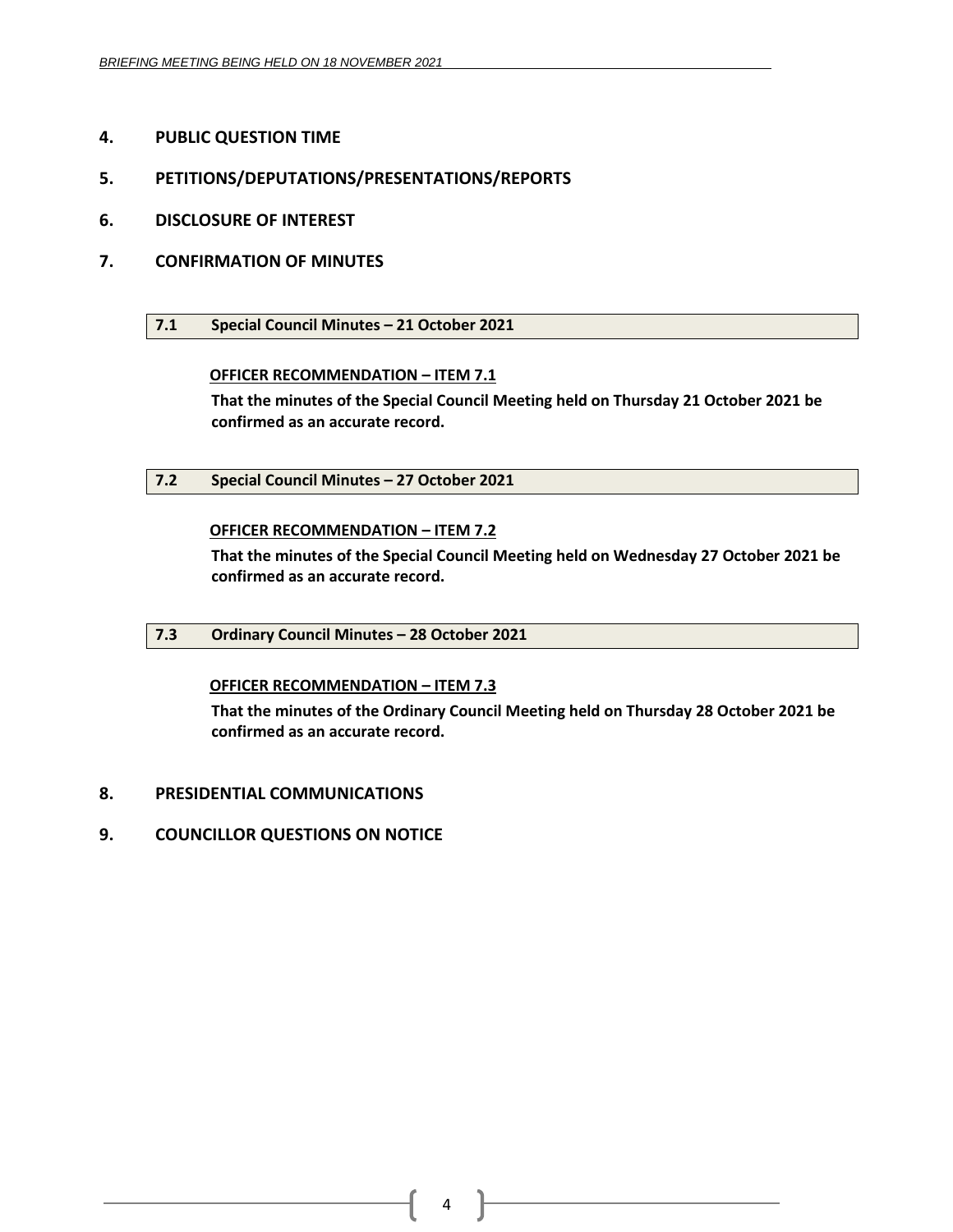## <span id="page-4-0"></span>**10.1 Manager Works and Services**

Nil

## <span id="page-4-1"></span>**10.2 FINANCE**

## <span id="page-4-2"></span>**10.2.1 List of Accounts paid in October 2021**

| Location:<br>Applicant:<br>File: | Not applicable<br>Not applicable<br>FM/1/002 |
|----------------------------------|----------------------------------------------|
| Disclosure of Officer Interest:  | None                                         |
| Date:                            | 15/11/2021                                   |
| Author:                          | Ben Robinson - Finance Manager               |
| <b>Authorising Officer:</b>      | Dale Putland – CEO                           |
| <b>Attachments:</b>              | Yes – List of Accounts Paid in October       |

\_\_\_\_\_\_\_\_\_\_\_\_\_\_\_\_\_\_\_\_\_\_\_\_\_\_\_\_\_\_\_\_\_\_\_\_\_\_\_\_\_\_\_\_\_\_\_\_\_\_\_\_\_\_\_\_

## **SUMMARY**

In accordance with the *Local Government (Financial Management) Regulations 1996* the list of accounts paid in October 2021 are presented to Council.

## **BACKGROUND**

This report presents accounts/invoices received for the supply of goods and services, salaries and wages, and the like which were paid during the period 01 to 31 October 2021.

## **COMMENT**

The attached listing represents accounts/invoices the shire paid by cheque or electronic means during the period 01 to 31 October 2021.

## **CONSULTATION**

Nil

# **STATUTORY OBLIGATIONS**

Local Government (Financial Management) Regulations 1996, Regulations 12 and 13 apply and are as follows:

- *12. Payments from municipal fund or trust fund*
	- *(1) A payment October only be made from the municipal fund or the trust fund —*
	- *(a) if the local government has delegated to the CEO the exercise of its power to make payments from those funds — by the CEO; or*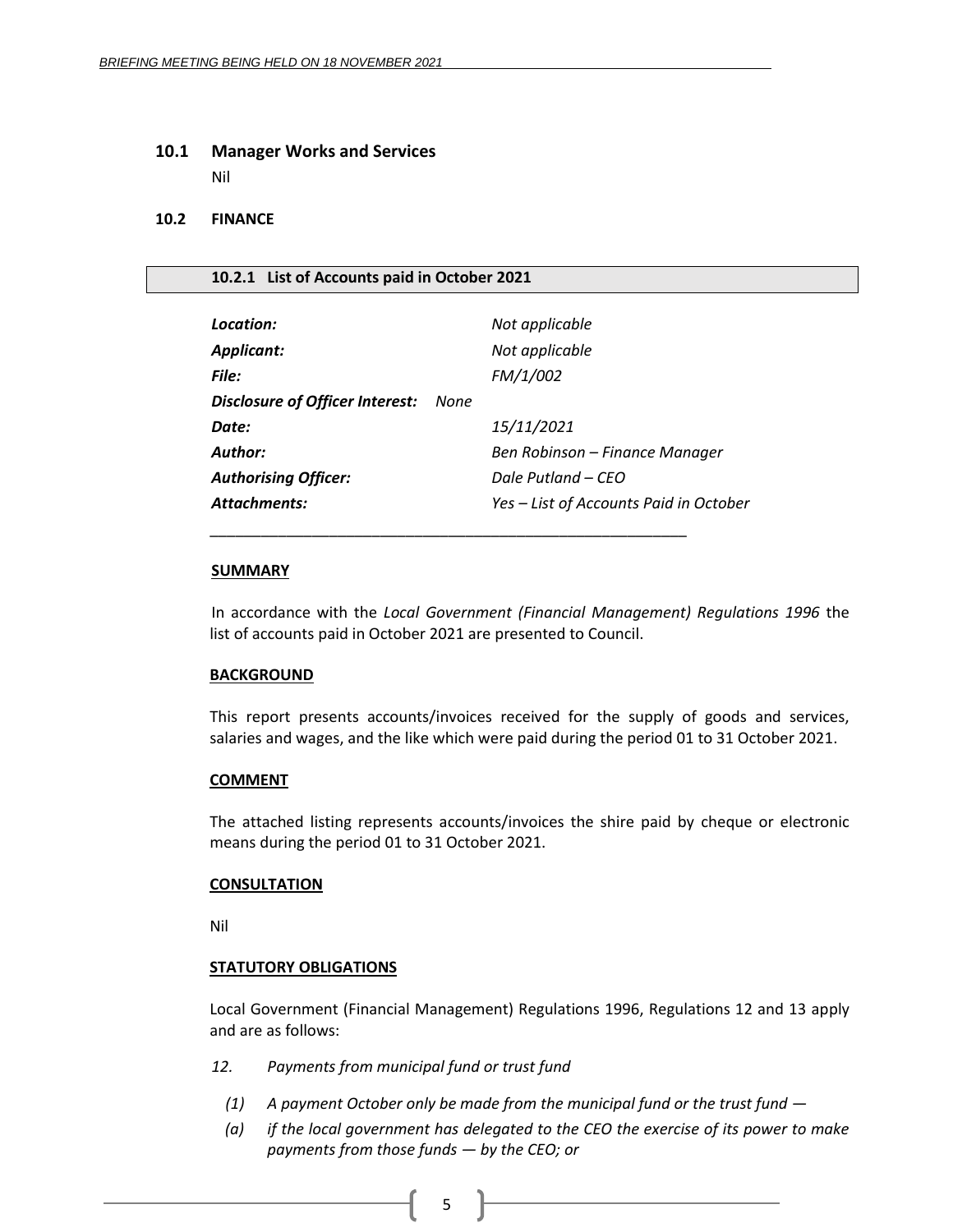- *(b) otherwise, if the payment is authorised in advance by a resolution of the council.*
- *(2) The council must not authorise a payment from those funds until a list prepared under regulation 13(2) containing details of the accounts to be paid has been presented to the council.*
- *13. Lists of accounts*
- *(1) If the local government has delegated to the CEO the exercise of its power to make payments from the municipal fund or the trust fund, a list of accounts paid by the CEO is to be prepared each month showing for each account paid since the last such list was prepared —*
	- *(a) the payee's name;*
	- *(b) the amount of the payment;*
	- *(c) the date of the payment; and*
	- *(d) sufficient information to identify the transaction.*
	- *(2) A list of accounts for approval to be paid is to be prepared each month showing —*
	- *(a) for each account which requires council authorisation in that month —*
		- *(i) the payee's name;*
		- *(ii) the amount of the payment; and*
		- *(iii) sufficient information to identify the transaction; and*
	- *(b) the date of the meeting of the council to which the list is to be presented.*
- *(3) A list prepared under sub regulation (1) or (2) is to be —*
	- *(a) presented to the council at the next ordinary meeting of the council after the list is prepared; and*
	- *(b) recorded in the minutes of that meeting.*

## **POLICY IMPLICATIONS**

Council's *Authority to Make Payments Policy* has application.

## **BUDGET/FINANCIAL IMPLICATIONS**

Account payments accorded with a detailed 2021-22 Annual Budget

## **STRATEGIC IMPLICATIONS**

Nil

## **VOTING REQUIREMENTS**

Simple Majority

## **OFFICER RECOMMENDATION – Item 10.2.1**

**That at its November 2021 ordinary meeting Council receive as presented the list of accounts paid in October 2021, totalling \$880,270.62 from Municipal account, \$37,281.15**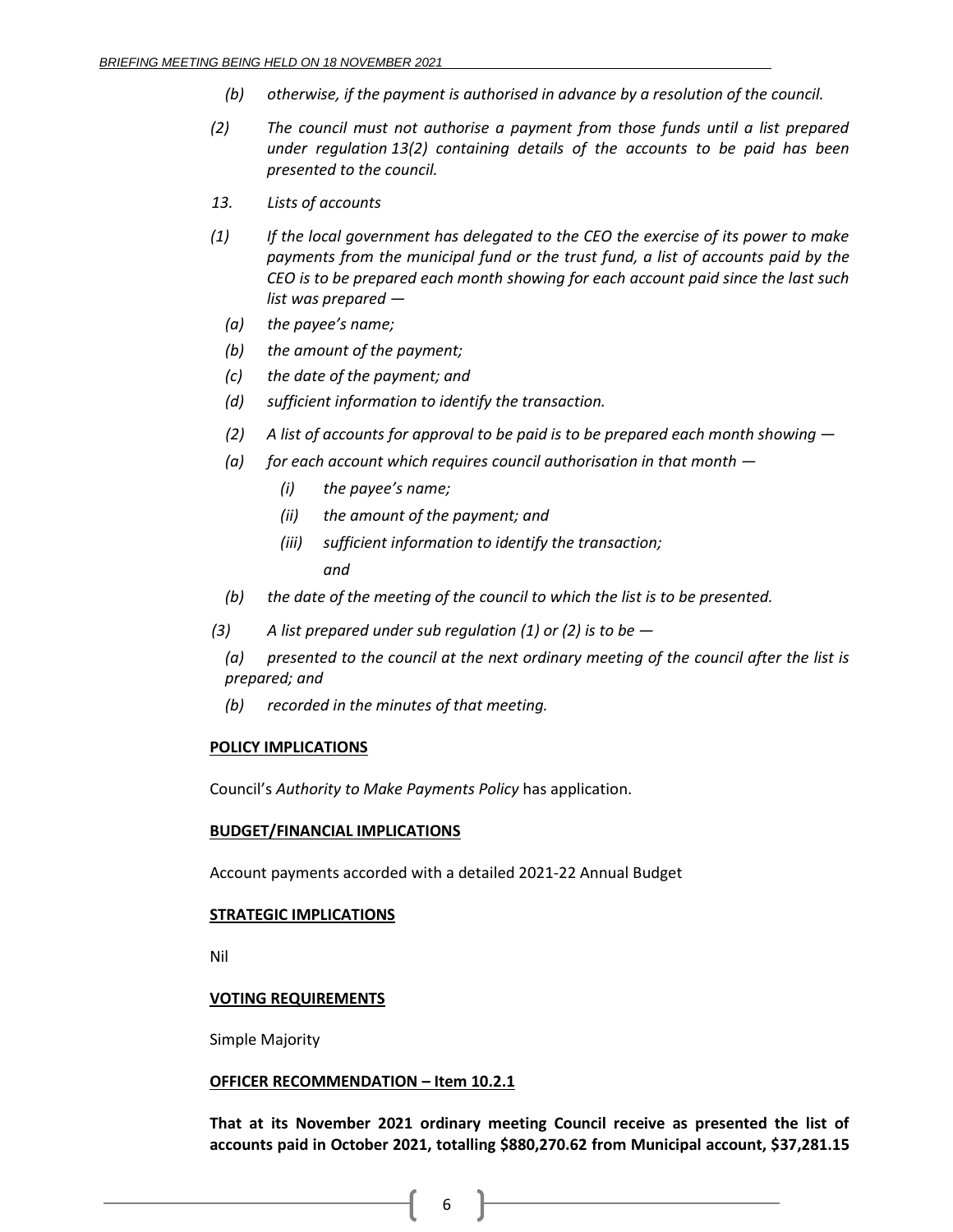**from Police Licensing account and \$10.74 from Boyup Brook Early Learning Centre account, as represented by:**

| <b>Municipal Cheques</b>             | 20533 - 20540       | S  | 3371.41      |
|--------------------------------------|---------------------|----|--------------|
| <b>Municipal Electronic Payments</b> | EFT11418 - EFT11541 |    | \$676,711.93 |
| <b>Municipal Direct Payments</b>     |                     | S. | 200,187.28   |
| <b>Police Licensing Payments</b>     |                     | S  | 37,281.15    |
| <b>BBELC Payments</b>                |                     | S. | 10.74        |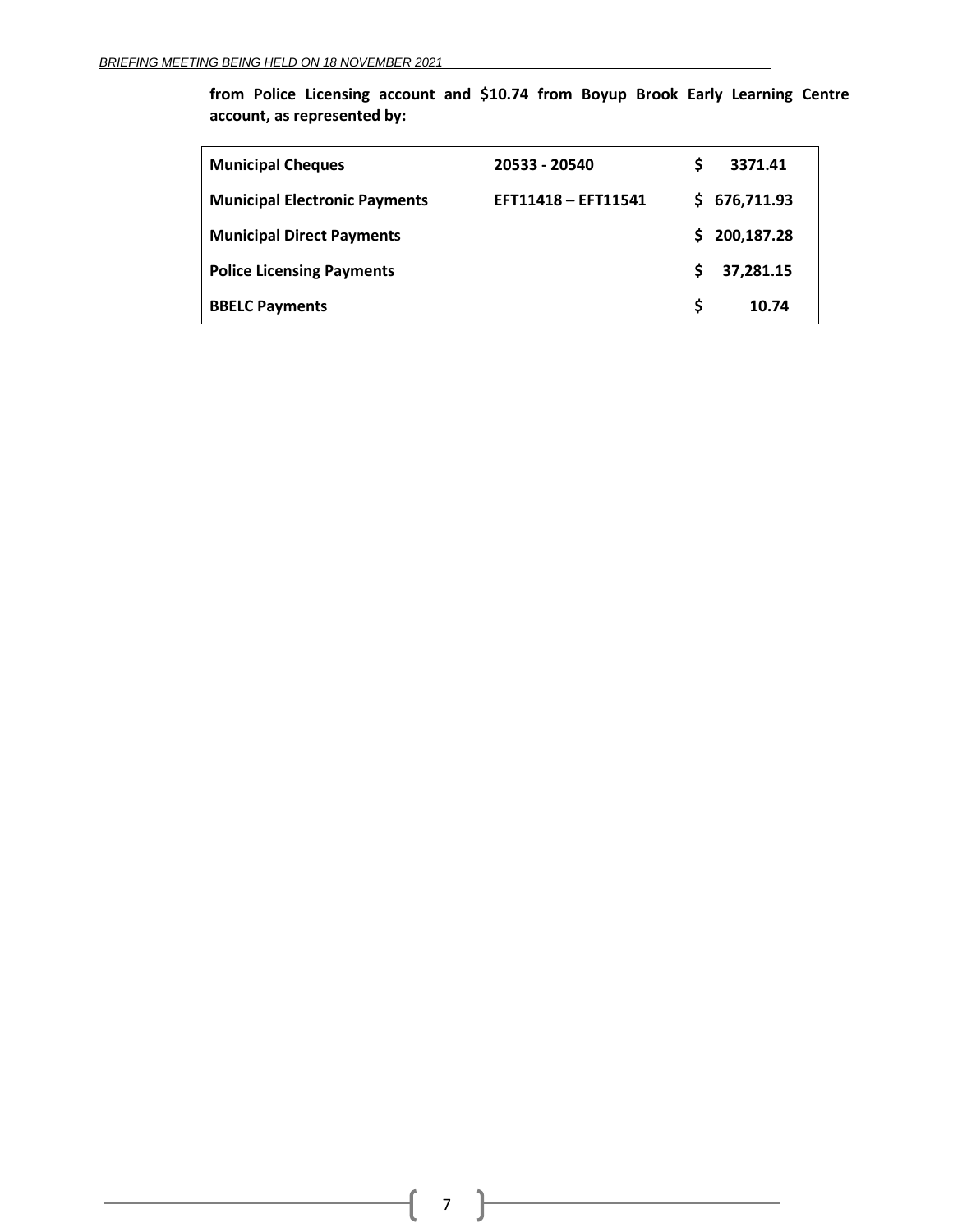# <span id="page-7-0"></span>**10.2.2 31 October 2021 Statement of Financial Activity**

| Location:                              | Not applicable                         |
|----------------------------------------|----------------------------------------|
| <b>Applicant:</b>                      | Not applicable                         |
| File:                                  | FM/10/003                              |
| <b>Disclosure of Officer Interest:</b> | None                                   |
| Date:                                  | 11 November 2021                       |
| <b>Authors:</b>                        | D Long - Finance Consultant            |
| <b>Authorizing Officer:</b>            | Dale Putland - Chief Executive Officer |
| <b>Attachments:</b>                    | Yes                                    |

*\_\_\_\_\_\_\_\_\_\_\_\_\_\_\_\_\_\_\_\_\_\_\_\_\_\_\_\_\_\_\_\_\_\_\_\_\_\_\_\_\_\_\_\_\_\_\_\_\_\_\_\_\_\_\_\_\_\_\_\_\_\_\_\_\_\_\_\_\_\_\_\_\_\_\_*

#### **SUMMARY**

The Monthly Financial Report for 31 October 2021 is presented for Council's consideration.

#### **BACKGROUND**

The Local Government Act 1995 and the Local Government (Financial Management) Regulations 1996 require local governments to prepare monthly reports containing the information that is prescribed.

The Regulations require local governments to prepare annual budget estimates and month by month budget estimates so that comparatives can be made to Year to Date (YTD) Actual amounts of expenditure, revenue and income, and materials variances can be commented on.

#### **COMMENT**

The Shire prepares the monthly financial statements in the statutory format along with other supplementary financial reports consisting of:

- (a) Statement of Comprehensive Income by Function/Program;
- (b) Statement of Comprehensive Income by Nature/Type;
- (c) Statement of Financial Activity;
- (d) Summary of Net Current Asset Position;
- (e) Statement of Explanation of Material Variances;
- (f) Statement of Financial Position;
- (g) Statement of Cash Flows;
- (h) Detailed Operating and Non-Operating Schedules;
- (i) Statement of Cash Back Reserves; and
- (j) Loan Borrowings Statement.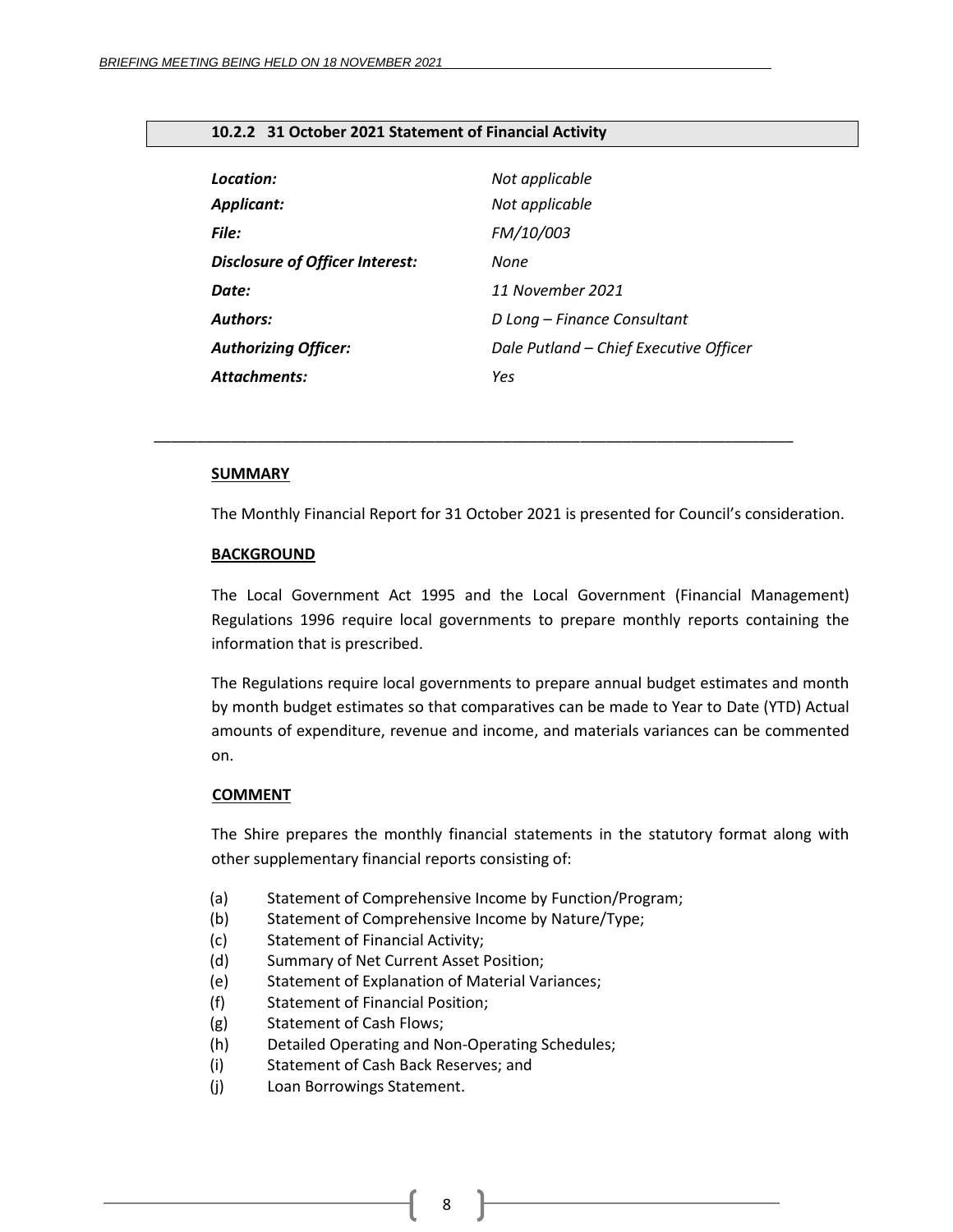At its budget meeting, Council adopted a material variance threshold of \$10,000 or 10%. For interpretation purposes, this means any variance at Function/Program level that is greater than 10% and exceeds \$10,000 in value is reported on and commentary is provided to explain the YTD budget estimate to YTD actual variance. The material variance is shown on the Statement of Financial Activity, in accordance with the *Local Government (Financial Management) Regulations 1996*.

The material variance commentary is now provided in a separate statement, called the Statement of Explanation of Material Variances. This statement categorises the variance commentary according to reporting Functions/Programs and groups the variances by Operating Revenue, Operating Expenditure, Non-Operating/Capital Revenue, and Capital Expenditure.

The Statement of Financial Activity as at 31 October shows a closing surplus of \$4,492,744.

## **CONSULTATION** – Nil

## **STATUTORY OBLIGATIONS**

Local Government Act 1995

Section 6.4–Specifies that a local government is to prepare such other financial reports as are prescribed.

Local Government (Financial Management) Regulations 1996:

- Regulation 34 states:
- (1) A local government is to prepare each month a statement of financial activity reporting on the sources and applications of funds, as set out in the annual budget under regulation 22(1)(d) for that month in the following detail:
	- (a) annual budget estimates, taking into account any expenditure incurred for an additional purpose under section 6.8(1)(b) or (c);
	- (b) budget estimates to the end of month to which the statement relates;
	- (c) actual amounts of expenditure, revenue and income to the end of the month to which the statement relates;
	- (d) material variances between the comparable amounts referred to in paragraphs (b) and (c);
	- (e) the net current assets at the end of the month to which the statement relates.

Sub regulations 2, 3, 4, 5, and 6 prescribe further details of information to be included in the monthly statement of financial activity.

## **POLICY IMPLICATIONS** – Nil

## **BUDGET/FINANCIAL IMPLICATIONS**

As presented in the attached reports.

## **STRATEGIC IMPLICATIONS** – Nil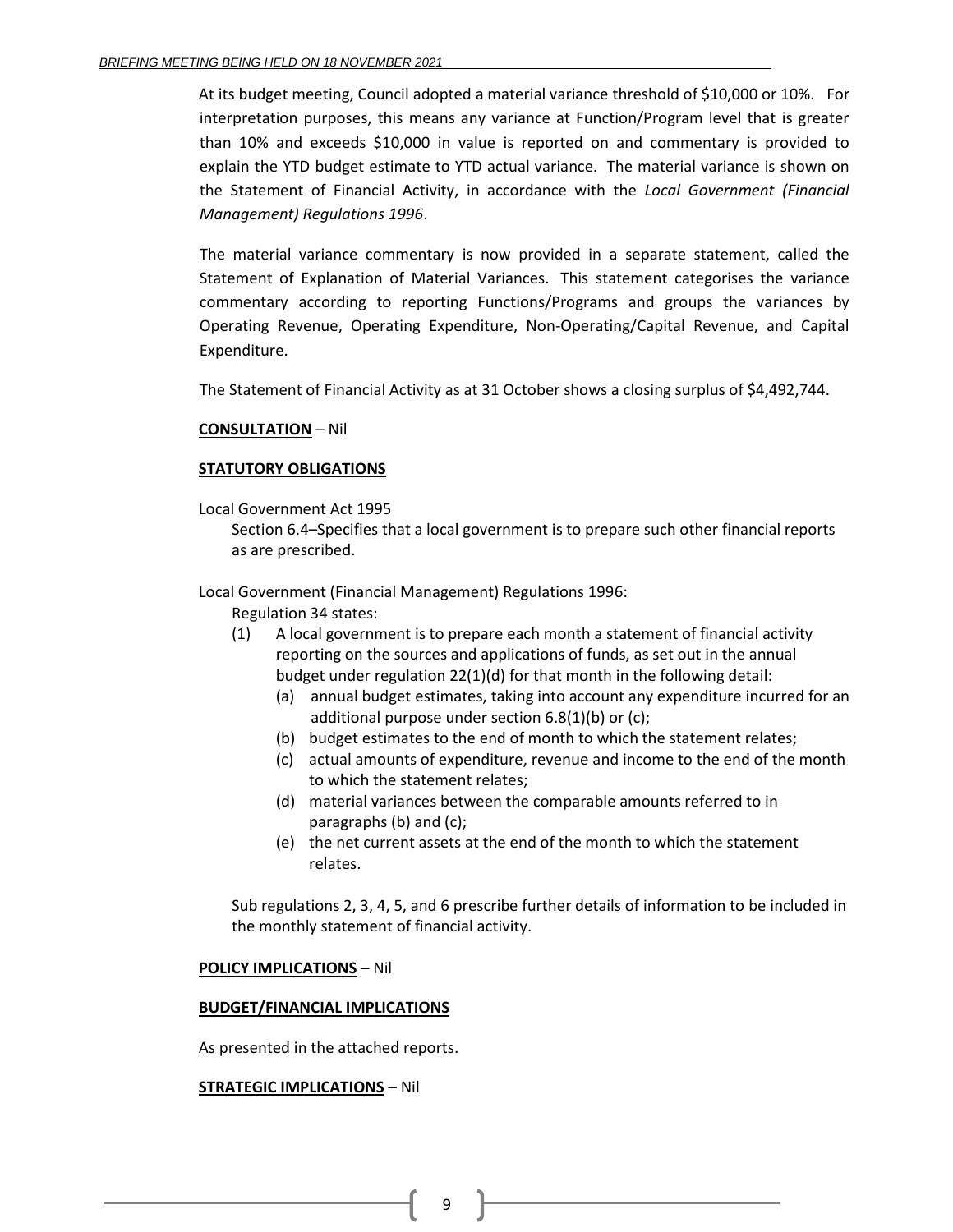# **VOTING REQUIREMENTS**

Simple Majority

# **OFFICER RECOMMENDATION – Item 10.2.2**

**That Council receive the Monthly Financial Report for 31 October 2021, as presented.**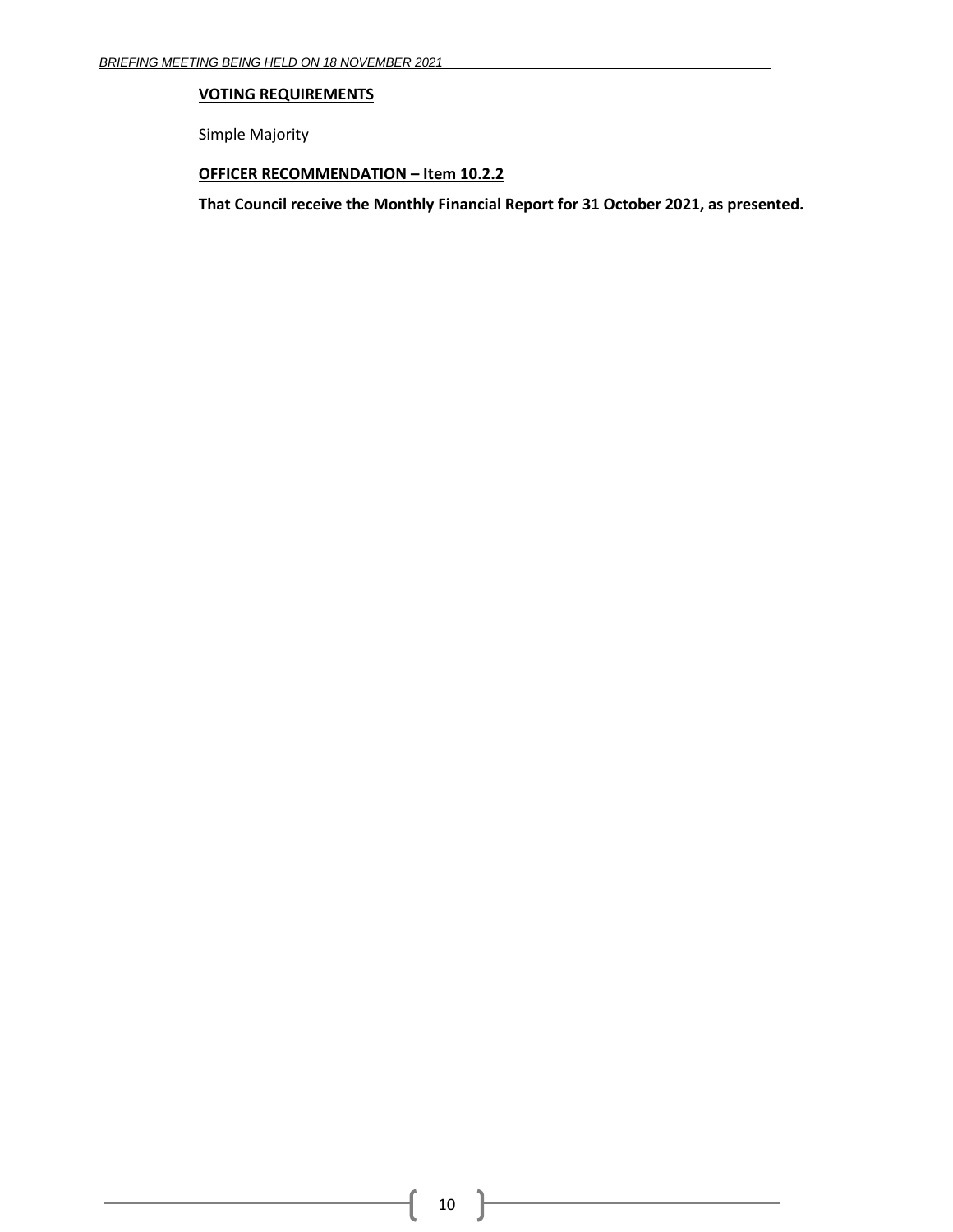#### <span id="page-10-1"></span><span id="page-10-0"></span>**10.3 PLANNING**

#### **10.3.1 Land Use - 'Shop' – 63 Abel Street Boyup Brook**

| 63 Abel Street, Boyup Brook.          |
|---------------------------------------|
| T Hird                                |
| A10826                                |
| Nil                                   |
| 25 November 2021                      |
| A. Nicoll, Town Planner               |
| Dale Putland, Chief Executive Officer |
| Nil                                   |
|                                       |

#### **SUMMARY**

The Shire received an application to change the use of the building at 63 Abel Street from 'Office' to 'Shop'.

\_\_\_\_\_\_\_\_\_\_\_\_\_\_\_\_\_\_\_\_\_\_\_\_\_\_\_\_\_\_\_\_\_\_\_\_\_\_\_\_\_\_\_\_\_\_\_\_\_\_\_\_\_\_\_\_\_\_\_\_\_\_\_\_\_\_\_\_\_\_\_\_\_\_\_

In accordance with the Shire's *Local Planning Scheme No.2*, a 'Shop' may-be considered for approval at the subject property, which is zoned 'Commercial'.

It is recommended that the Council approve the use of the building at 63 Abel Street for the purpose of a 'Shop'.

#### **BACKGROUND**

The Shire of Boyup Brook received an application to use the building at 63 Abel Street as a 'Shop'.

The landholder proposes to sell 'hair products', 'hair accessories' and electrical items such as hairdryers.

The subject building is currently vacant and was previously used as an 'Office' - Commonwealth Bank.

#### **COMMENT**

In accordance with the Shire's *Local Planning Scheme No.2*, the subject property (63 Abel Street) is zoned 'Commercial'. A 'Shop' is a 'permitted' use in the 'Commercial' zone. Sufficient car parking area (i.e. min 4 car parking spaces) is available at the rear of the subject property. Car parking is also available on Abel Street, directly adjacent to the subject building.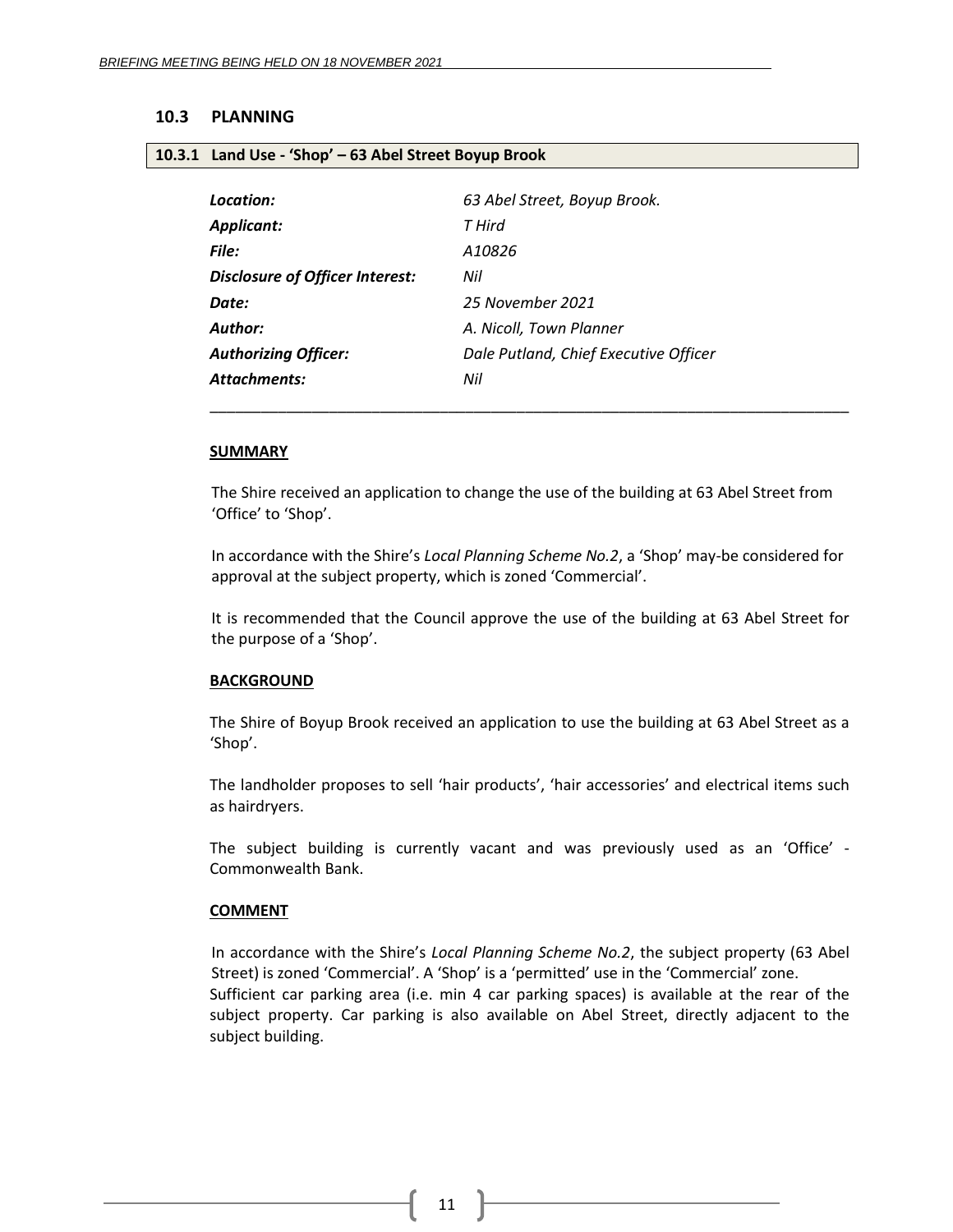

The following figure shows the intended floor plan layout, which includes a retail area of approximately 305m<sup>2</sup>.



Signage is proposed to be developed inside of the front windows of the building.

Trading hours are proposed on the following days and times:

| Sunday    | 12pm-5pm |
|-----------|----------|
| Monday    | 9am-6pm  |
| Tuesday   | 9am-5pm  |
| Wednesday | 9am-3pm  |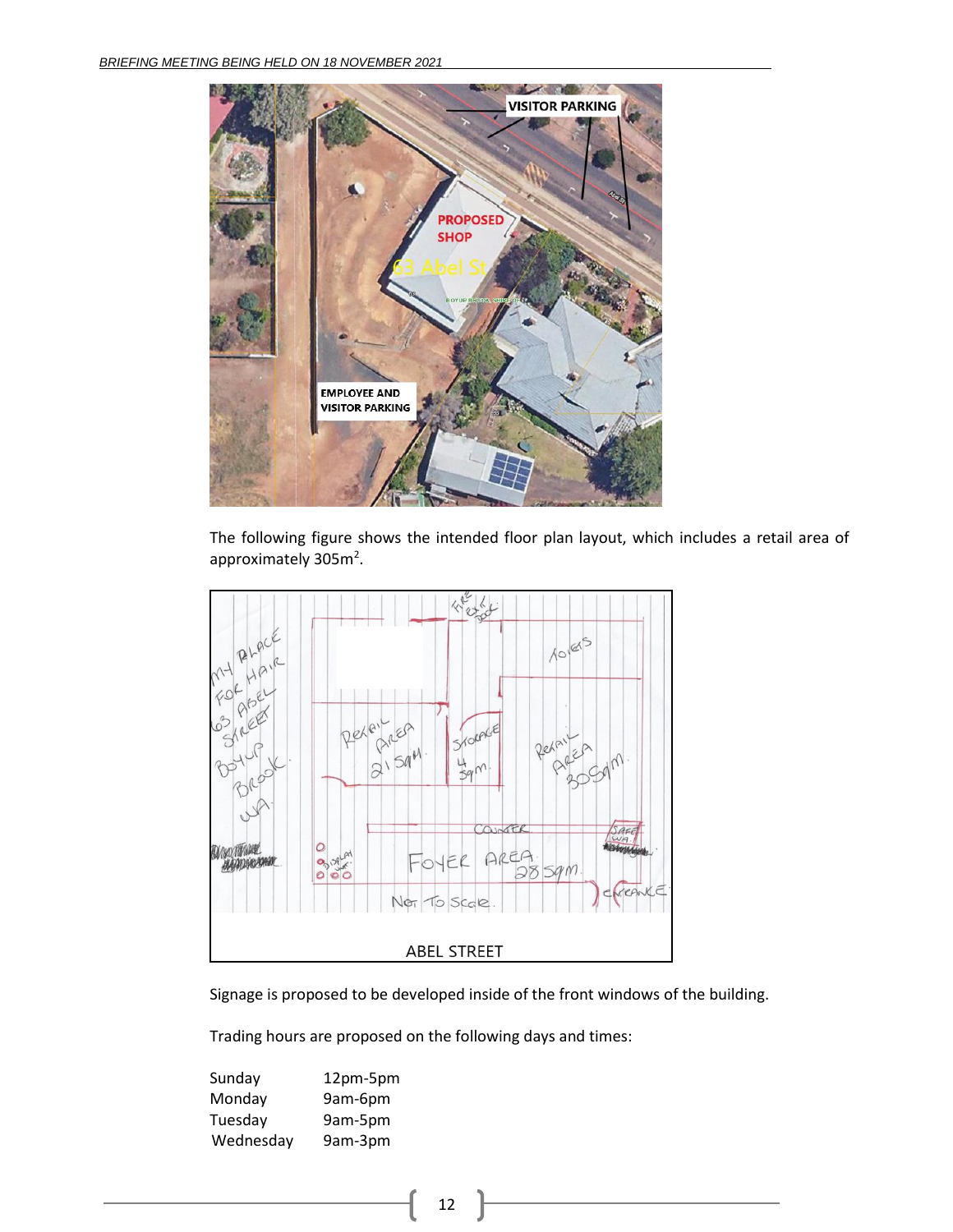Shops in Boyup are restricted from operating on Sundays and Public Holidays. Hence the applicant has applied to the Department of Mines, Industry Regulation and Safety for a 'small retail shop certificate', in-order to legally operate on a Sunday.

The proposal complies with the Scheme's intent for the 'Commercial' zone, which is to ensure that the Town Centre continues to function effectively as the location of the District's commercial and civic activity, that the uses approved therein will be compatible with the objectives and function, and with enhancement of the Centre's activity, appearance and movement systems.

## **STATUTORY OBLIGATIONS**

In accordance with the Shire's Local Planning Scheme No.2, *"shop" means premises used to sell goods by retail, hire goods, or provide services of a personal nature (including a hairdresser and beauty therapist) but does not include a showroom or fast food outlet.*

In accordance with the Shire's *Local Planning Scheme No.2,* one (1) car parking space should be provided for every  $25m^2$  of retail floor area.

# **POLICY IMPLICATIONS**

There are no Policy implications relating to the proposed use.

# **CONSULTATION**

N/A

# **BUDGET/FINANCIAL IMPLICATIONS**

There are no financial implications relating to this item.

# **VOTING REQUIREMENTS**

Simple majority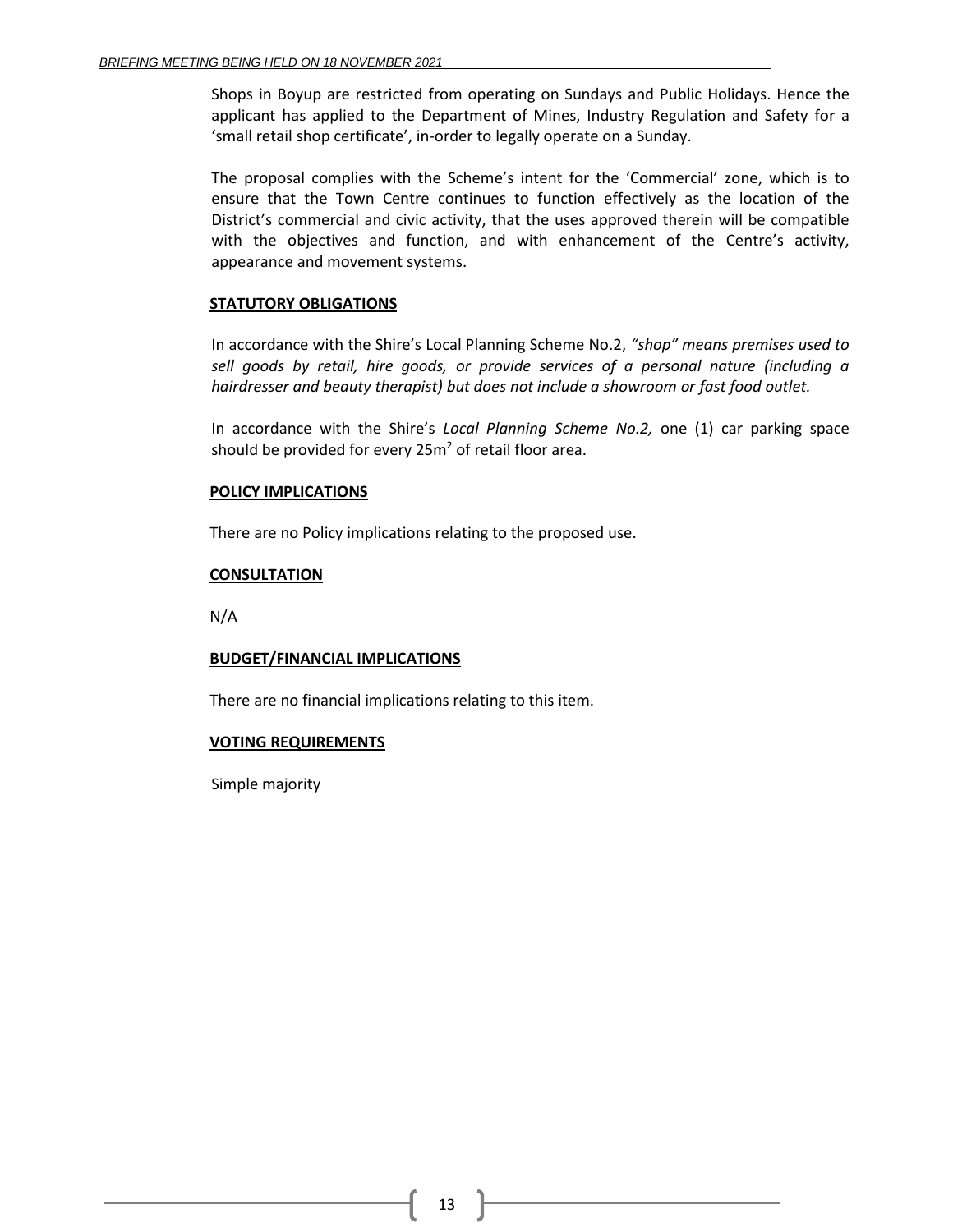## **OFFICER RECOMMENDATION – ITEM 10.3.1**

## **That Council**

Grants development approval for 63 Abel Street, Boyup Brook, for the purpose of a Shop, subject to the following notice:

# *Planning and Development Act 2005* **Shire of Boyup Brook NOTICE OF DETERMINATION ON APPLICATION FOR DEVELOPMENT APPROVAL**

Location: 63 Abel Street, Boyup Brook.

Description of proposed development:

## **Shop**

The application for development is approved subject to the following conditions.

Conditions:

- 1) Vehicular parking and access areas shall be maintained, to the satisfaction of the Shire of Boyup Brook.
- 2) No goods or materials shall be stored, either temporarily or permanently, in the parking areas or in access driveways, unless otherwise agreed in writing by the Shire of Boyup Brook.

Date of determination: 25 November 2021

## Note 1

If the development the subject of this approval is not substantially commenced within a period of 2 years, or another period specified in the approval after the date of determination, the approval will lapse and be of no further effect.

## Note 2

Where an approval has so lapsed, no development must be carried out without the further approval of the local government having first been sought and obtained.

# Note 3

If an applicant or owner is aggrieved by this determination, there is a right of review by the State Administrative Tribunal in accordance with the *Planning and Development Act 2005* Part 14. An application must be made within 28 days of the determination.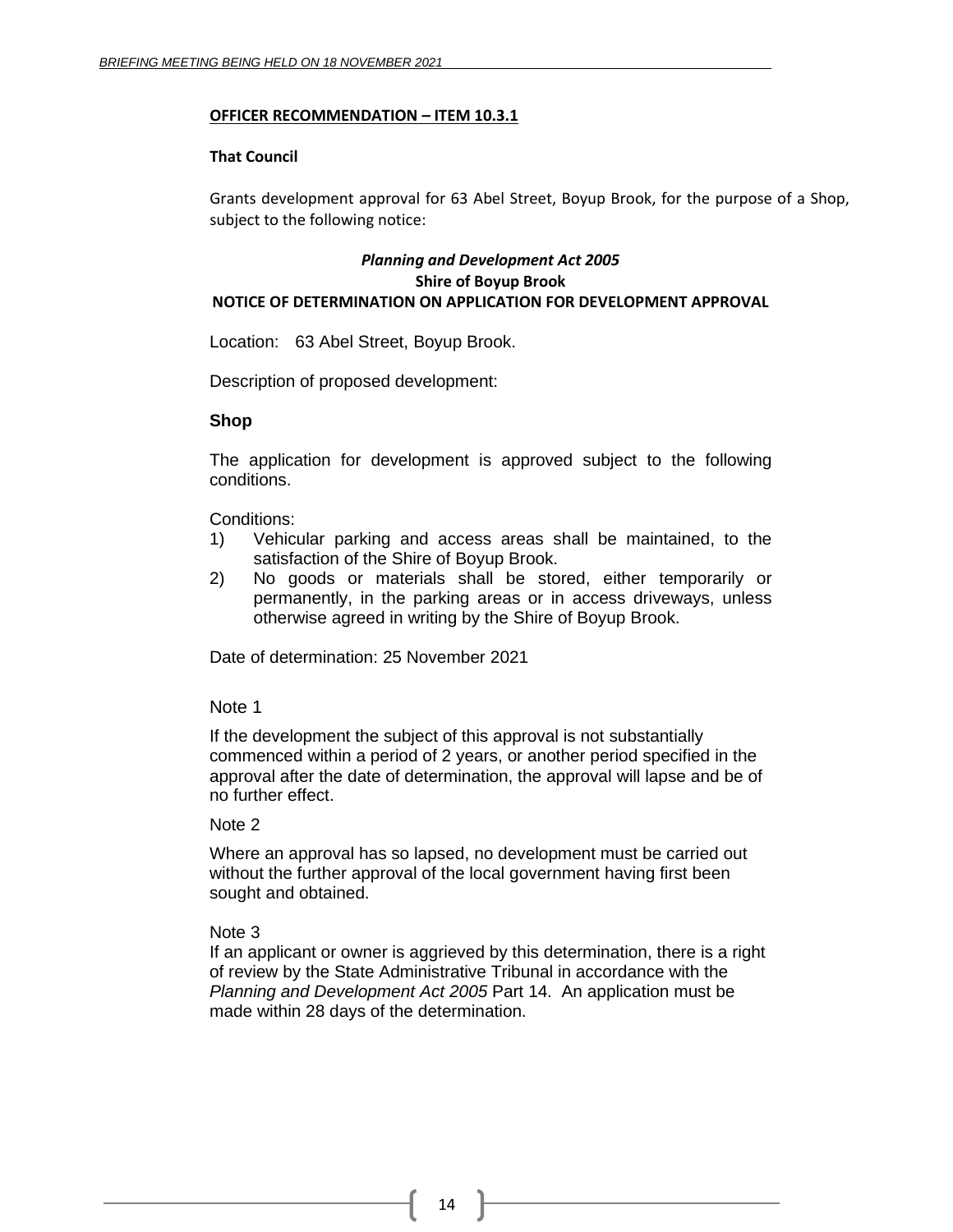# <span id="page-14-1"></span><span id="page-14-0"></span>**10.4 CHIEF EXECUTIVE OFFICER**

#### **10.4.1 Council Meeting Dates for 2022**

| N/A                                    |
|----------------------------------------|
|                                        |
|                                        |
| 12 November 2021                       |
| Maria Lane – Executive Assistant       |
| Dale Putland - Chief Executive Officer |
|                                        |
|                                        |

\_\_\_\_\_\_\_\_\_\_\_\_\_\_\_\_\_\_\_\_\_\_\_\_\_\_\_\_\_\_\_\_\_\_\_\_\_\_\_\_\_\_\_\_\_\_\_\_\_\_\_\_\_\_\_\_\_\_\_\_\_\_\_\_\_\_\_\_\_\_\_\_\_\_\_\_\_\_

#### **SUMMARY**

The purpose of the report is for Council to set the Council meeting dates and times for the 2022 calendar year.

#### **BACKGROUND**

The Local Government Act 1995 requires a local government, at least once a year, to give local public notice of the dates, times and places at which Ordinary meetings of Council are held within the next 12 months.

All Committee and Council meetings are currently held in the Council Chambers at the Shire of Boyup Brook Administration Building at 55 Abel Street Boyup Brook.

#### **COMMENT**

There are several options that Council can consider when deciding Council meeting dates and times for 2022. These include what day; what time; whether Council has briefings; the frequency of meetings; and which week of the month.

In setting times for meetings, consideration should be given to:

• Impact for Councillors – The majority of Shire of Boyup Brook Councillors work full time and have family responsibilities. They attend to Council obligations in addition to these roles. Councillors' duties are not limited to Council meetings and in many cases additional weeknights and weekends are occupied with Council obligations. One of the principle roles of a Councillor is to participate in the decision-making process at Council meetings. Maximum Councillor attendance is important for rigorous debate and decision–making. Council's primary consideration in setting meeting times should be the availability of Councillors and the optimal time to ensure effective decision making.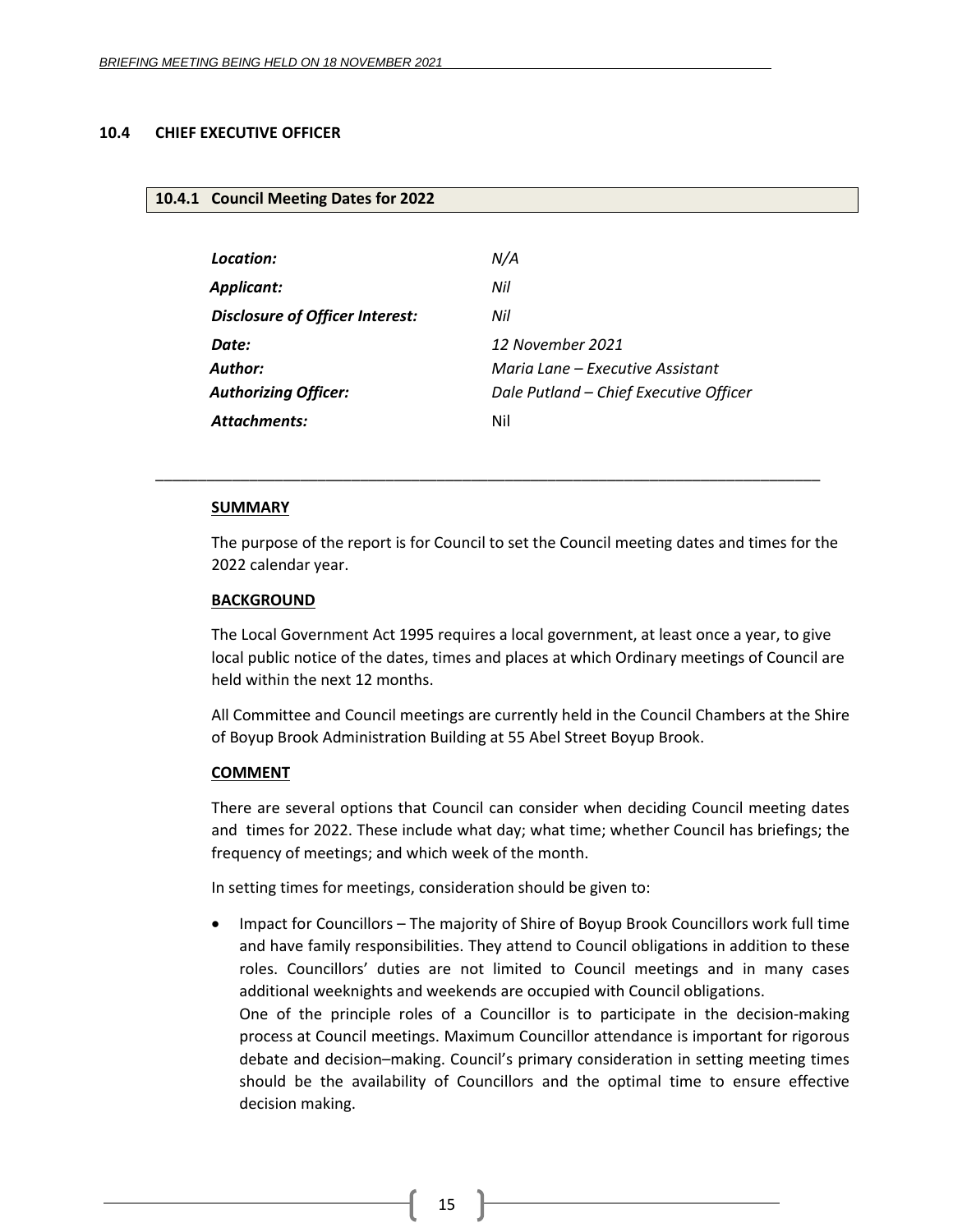- Public Attendance meeting times of Council are after hours and should be optimised for all the community. It is considered that any one meeting time will not suit all sections of the community.
- Impact for Senior Staff longer meetings, if started later will extend later into the evening. This may have impacts on Councillors and rostering of staff who attend meetings and potential Occupational Health and Safety impacts if meetings extend into the later part of the evening.

Councillors should consider the suitability of meetings that extend into the later part of the evenings, and how this impacts on them, members of the public and staff, and whether good decision making can still occur later in the night.

# Options and Implications

- Day: Monday; Tuesday; Wednesday; Thursday; Friday Council currently meets on a Thursday. Most local government meetings are on a Tuesday, Wednesday or Thursday.
- Start Times: Between the hours of 8.30am and 7pm Council currently meets at 6pm. The surrounding local governments meet sometime between 3pm and 7pm.
- Agenda Briefings: yes or no; opened or closed; 1 week before Council or 2 days before. Council currently has an agenda briefing two days before the Council meeting which is open to the public. Local Governments are evenly split into those that have an agenda briefing and those that don't. The current two day between briefing and Council does not allow adequate time for any further research if required.
- Frequency: 1 a month; 2 a month; every 3 or 4 weeks. Council currently has one Council meeting a month. The majority of Country local governments meet once per month.
- Cycle: 1<sup>st</sup> Week, 2<sup>nd</sup> Week, 3<sup>rd</sup> Week, 4<sup>th</sup> Week, last week. The 4th week is slightly more favoured than the  $3<sup>rd</sup>$  week for local governments.
- Consideration also needs to be given to Council committees.

**If Council meetings were the last Thursday of the month,** with an agenda briefing session, the Thursday before the Council meeting, dates for 2022 would be:

|           | Council          | <b>Briefing</b>  |
|-----------|------------------|------------------|
| February  | 24 <sup>th</sup> | 17 <sup>th</sup> |
| March     | 31 <sup>st</sup> | 24 <sup>th</sup> |
| April     | 28 <sup>th</sup> | 21 <sup>st</sup> |
| May       | 26 <sup>th</sup> | 19 <sup>th</sup> |
| June      | 30 <sup>th</sup> | 23 <sup>rd</sup> |
| July      | 28 <sup>th</sup> | 21 <sup>st</sup> |
| August    | 25 <sup>th</sup> | 18 <sup>th</sup> |
| September | 29 <sup>th</sup> | 22 <sup>nd</sup> |
| October   | 27 <sup>th</sup> | 20 <sup>th</sup> |
| November  | 24 <sup>th</sup> | 17 <sup>th</sup> |
| December  | 29 <sup>th</sup> | 22 <sup>nd</sup> |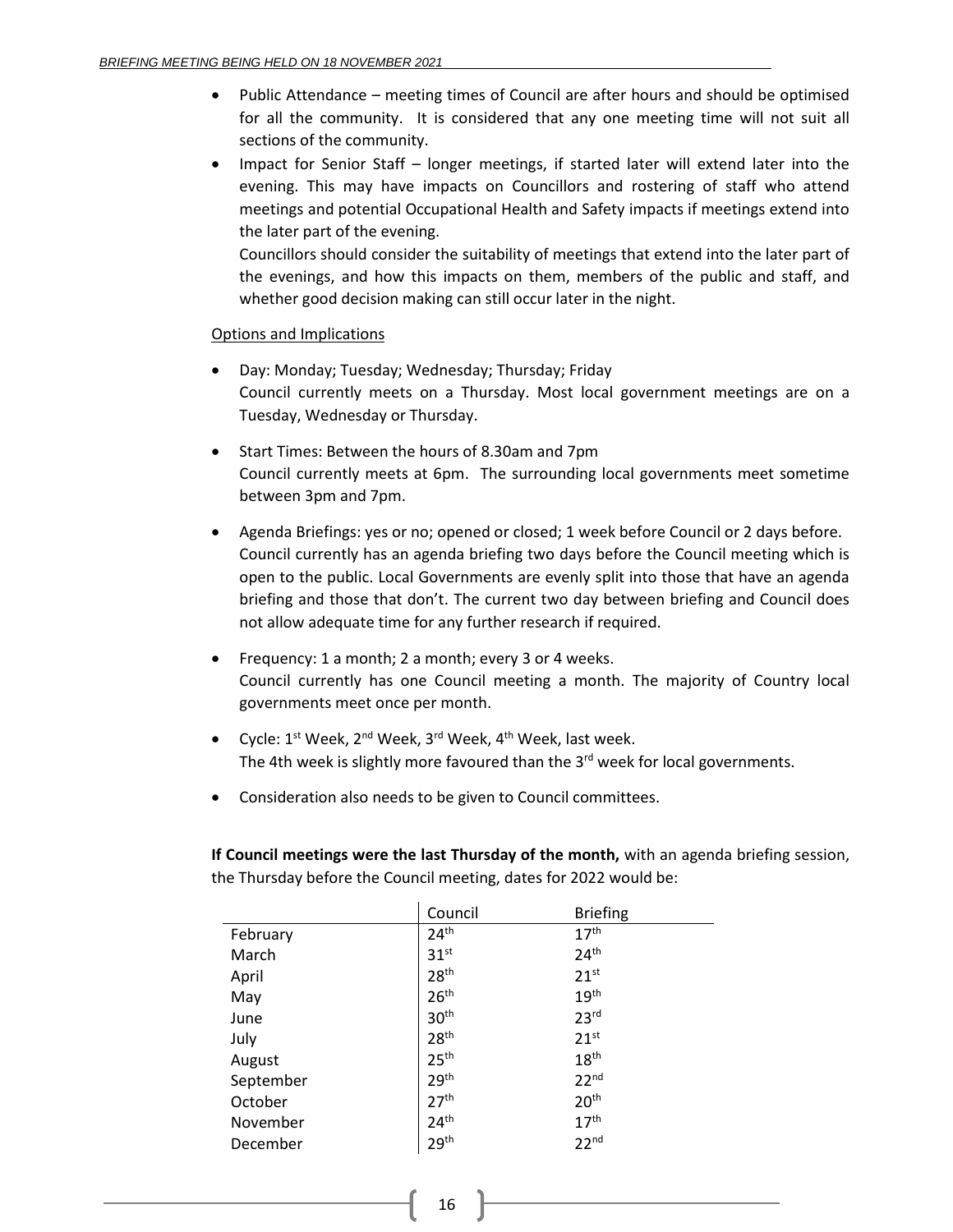Council has historically not had a January meeting, and has brought forward the December meeting to a week or more before Christmas. It is suggested that the December meeting would be on Thursday 15th December with the briefing to be held on the 8th.

Council may want to consider the amount of time between the December 2021 meeting, which is to be held Thursday December 15<sup>th</sup>, and the February meeting (assuming no January meeting) which is to be Thursday 24<sup>h</sup> February. An option for Council is to have the February meeting earlier in the month. The suggested date is Thursday 10<sup>th</sup> February, with the briefing held on Thursday 3rd February. The March meeting would be held as per normal.

It is recommended

- That Council meets on the last Thursday of the Month
- That Council meetings commence at 6pm
- That Council has an open agenda briefing session on the Thursday before the Council meeting commencing at 6pm.
- That Council has closed strategic forums on the same Thursday as the Council briefings commencing at a time convenient to Council.

That the changes commence February 2022.

# **CONSULTATION**

Surrounding Local Governments

| <b>Local Government</b>           | When                       | <b>Time</b> |
|-----------------------------------|----------------------------|-------------|
| Shire of Collie                   | Every 3rd Thursday         | 7pm         |
| Shire of Bridgetown - Greenbushes | Last Tuesday of the month  | 5.30pm      |
| Shire of Kojonup                  | 3rd Tuesday of the month   | 3pm         |
| Shire of West Arthur              | 3rd Tuesday of the month   | 6pm         |
| Shire of Donnybrook - Balingup    | 4th Wednesday of the month | 5pm         |
| Shire of Nannup                   | 4th Thursday of the month  | 5.30pm      |
| Shire of Cranbrook                | 3rd Wednesday of the Month | 3pm         |
| Shire of Manjimup                 | Every 3rd Thursday         | 5.30pm      |

# **STATUTORY OBLIGATIONS**

Section  $5.25(1)(g)$  of the Local Government Act 1995 provides for the giving of public notices of the date and agenda for Council; or Committee meetings.

Regulation 12(1) of the Local Government (Administration (Regulations 1996 provides: -

- (1) At least once each year a local government is to give local public notice of the dates on which and time and place at which –
	- a. (a) The ordinary council meetings; and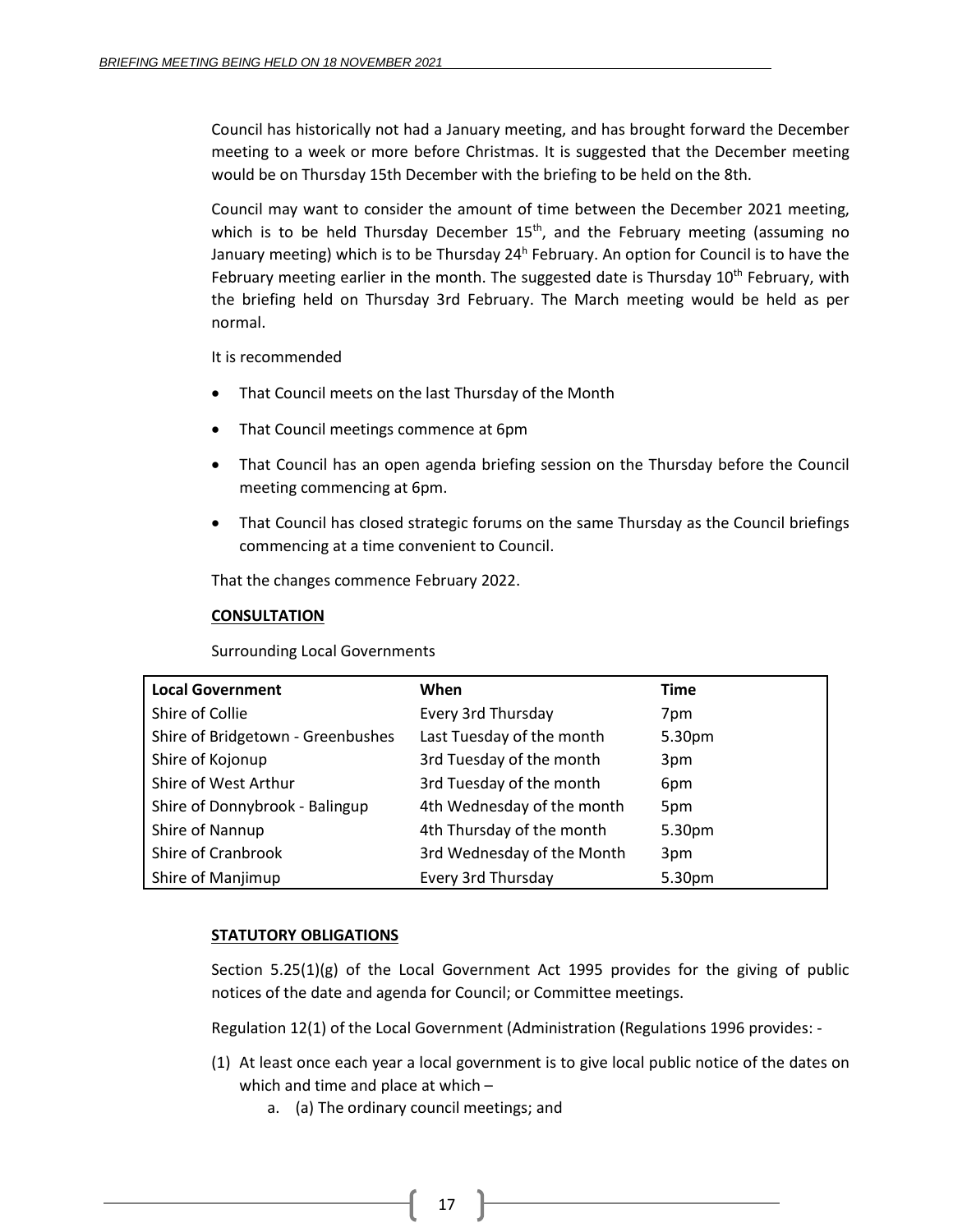b. The committee meetings that are required under the Act to be open to member of the public or that are proposed to be open to the members of the public, are to be held in the next 12 months.

In accordance with section  $5.25(1)(g)$  of the Local Government Act 1995 and regulation 12 of the Local Government (Administration) Regulation 1996, Council is required to endorse the proposed meeting dates and give local public notice of the purpose, date and time of Committee and Council meeting sot be held over the following 12 month period.

In accordance with Regulations 12 of the Local Government (Administration) Regulations 1996 an advertisement will be placed in the local community paper. In addition, this advertisement will be placed on the Shire's website and on the Shire's notice boards.

## **POLICY IMPLICATIONS** - Nil

#### **BUDGET /FINANCIAL IMPLICATIONS**

Advertising Costs of approximately \$500

#### **STRATEGIC IMPLICATIONS** - Nil

## **VOTING REQUIREMENT**

Simple Majority

#### **OFFICER RECOMMENDATION – Item 10.4.1**

- **1. That Council meetings are held on a Thursday commencing at 6pm on the following dates:**
	- **10 th February 2022 31st March 2022 28th April 2022 26 th May 2022 30th June 2022 28 th July 2022 25 th August 2022 29th September 2022 27 th October 2022 24 th November 2022 15 th December 2022**
- **2. That open Agenda briefings be held 1 week before Council meetings on a Thursday commencing at 6pm.**
- **3. That Closed strategic forums be on the same Thursday as the Agenda briefings commencing at a time convenient to Council.**
- *Note: The reason for changing the February meeting forward is to reduce the time between the last meeting of 2021 and the first meeting of 2022.*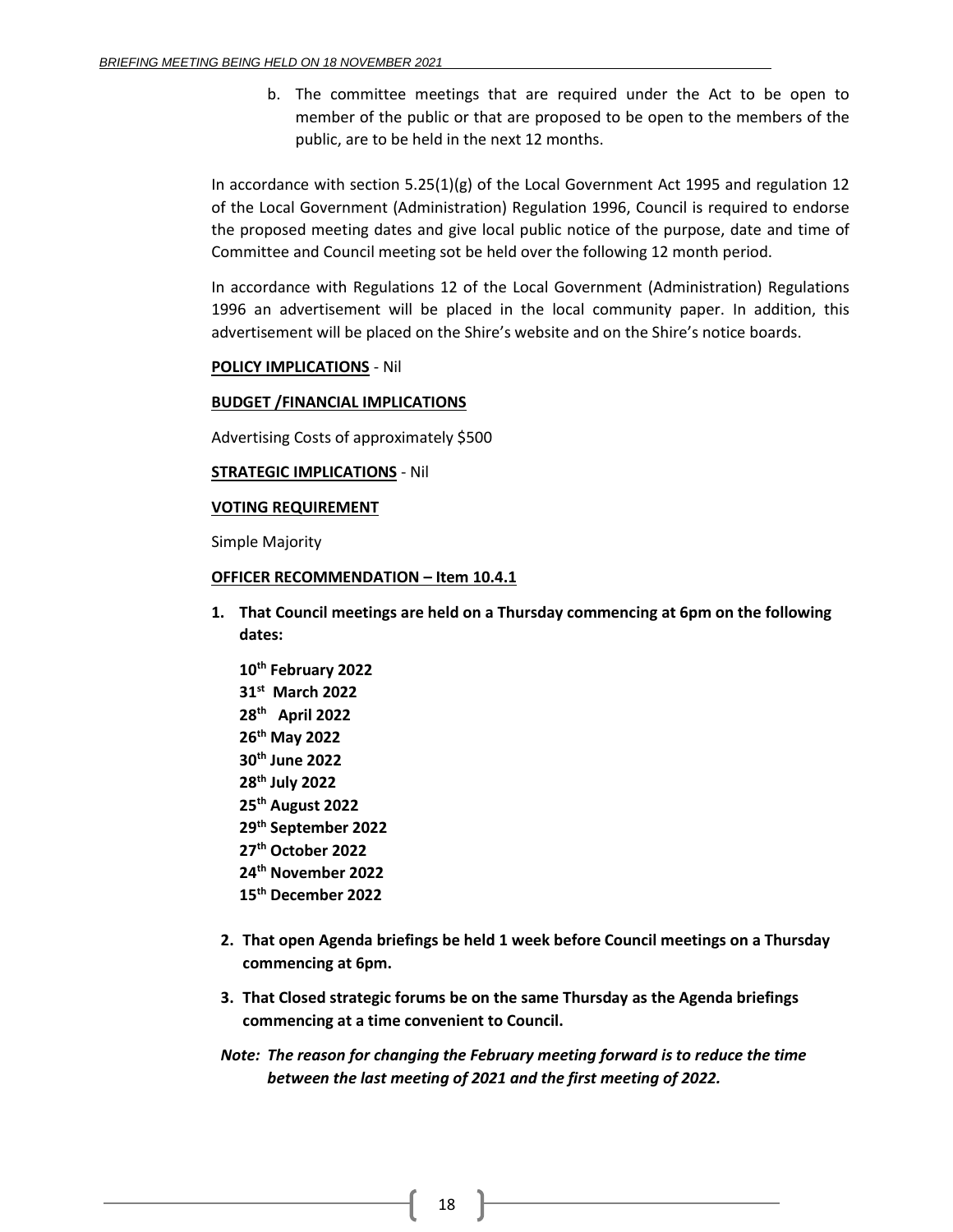## <span id="page-18-0"></span>**10.4.2 Rylington Park Charter for Adoption**

| Location:                      | <b>Rylington Park</b>                  |
|--------------------------------|----------------------------------------|
| Applicant:                     | Not applicable                         |
| File:                          | LS/62/009                              |
| <b>Disclosure of Interest:</b> | Nil                                    |
| Date:                          | 16 March 2020                          |
| <b>Author:</b>                 | Dale Putland - Chief Executive Officer |
| <b>Authorizing</b><br>Officer: | Dale Putland-Chief Executive Officer   |
| <b>Attachments:</b>            | Attachment 1: Rylington Park Charter   |

#### **PURPOSE**

Council to consider adopting the Charter for Rylington Park and establish a Rylington Park Council Committee to assist the CEO to oversee the Rylington Park operations and future transition to new management arrangements.

\_\_\_\_\_\_\_\_\_\_\_\_\_\_\_\_\_\_\_\_\_\_\_\_\_\_\_\_\_\_\_\_\_\_\_\_\_\_\_\_\_\_\_\_\_\_\_\_\_\_\_\_\_\_\_\_\_\_\_\_\_\_\_\_\_\_\_\_\_\_

#### **BACKGROUND**

When the Rylington Park Management Committee Inc relinquished the Rylington Park assets to the Shire of Boyup Brook, the Shire agreed to 15 conditions. One of these conditions was to develop a Charter for Rylington Park on the wishes of Eric Farleigh with submissions from the community. This Charter was to be approved by the Rylington Park / Shire Committee.

At the Ordinary Council Meeting on the August  $26<sup>th</sup>$ , 2021, Council resolved to commence preparation of a charter using the submissions made in January 2020 and consult further with the community and the Rylington Park Management Committee Inc to ensure that the Charter accorded with Mr Farleigh's wishes.

The draft charter was developed in consultation with the Rylington Park Management Committee Inc. and was advertised for public comment on the Shire website, Facebook page and via the Shire newsletter.

## **COMMENT**

No submissions were received by the Shire objecting to the Charter. However, one submission requested that the amount of money that might be distributed by Rylington Park for community projects be capped at a set amount. The author stating the following "*I feel maybe a limit of 25% the final profit after all taxes, expenses, etc. may be a fair amount*". It is recommended that a limit is not set in the Charter and that the amount to be allocated be determined on an annual basis.

Verbal comments to Councillors and Shire staff suggest that the charter has broad support and is viewed favourably by the community. Additionally, the draft charter was used as a basis for an MOU between the Shire and Edith Cowan University which was signed on 29<sup>th</sup> October 2021.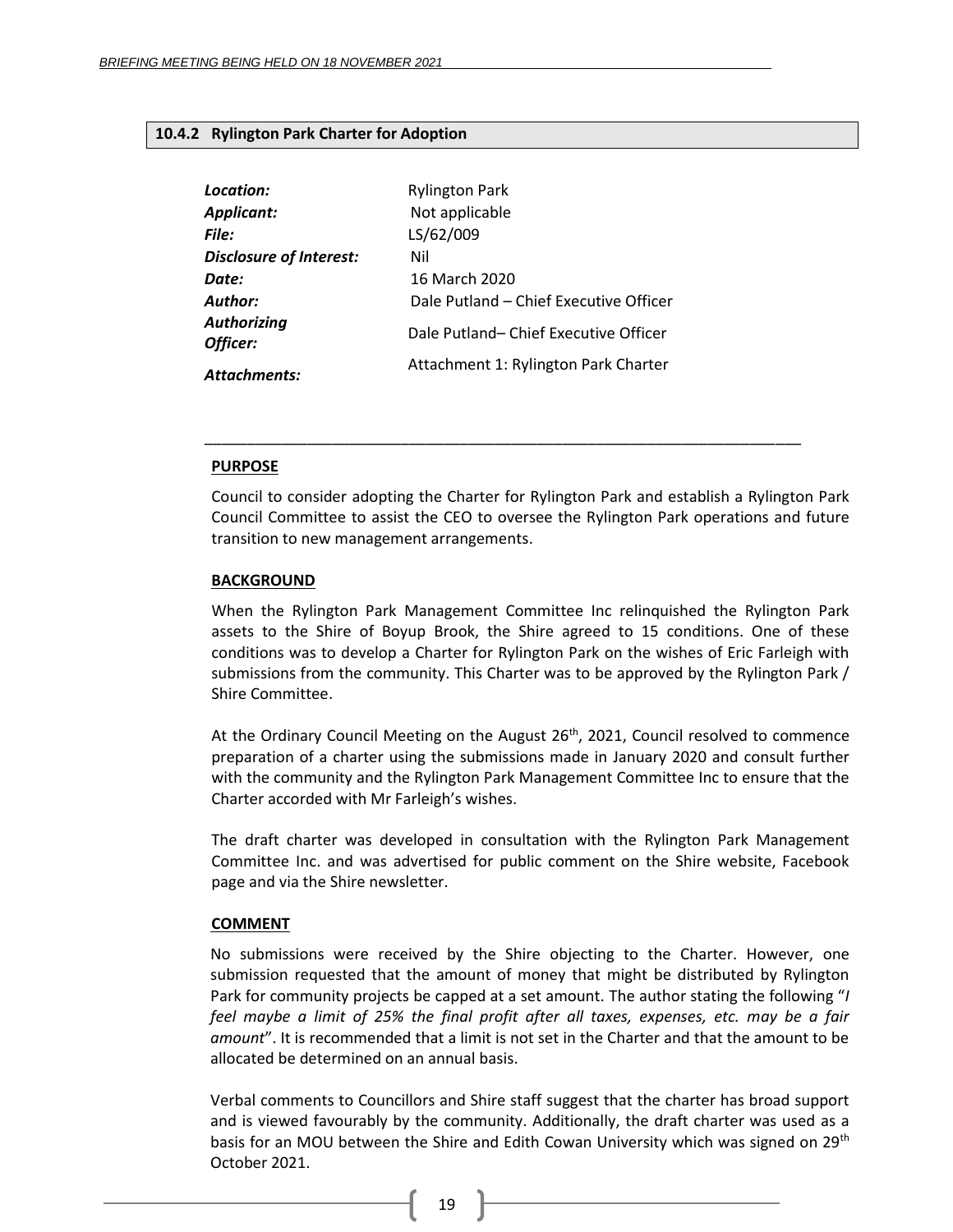It is recommended that Council adopt the charter to guide future uses and management arrangements for Rylington Park.

It is further recommended that Council establish a formal Committee of Council to assist the CEO to oversee the Rylington Park operations and future transition to new management arrangements. This will assist the CEO in ensuring that farming operations are being managed effectively and efficiently, assist in developing a long-term financial plan for Rylington Park and provide Council with a reference group to guide transition to new management arrangements.

# **CONSULTATION**

Shire Councillors Rylington Park Management Committee Incorporated (RPMCI) Committee members Edith Cowan University Shire of Boyup Brook community

# **STATUTORY ENVIRONMENT**

Local Government Act 1995 - Sections 5.8 to5.10

# **5.8.** *Establishment of committees*

*A local government may establish\* committees of 3 or more persons to assist the council and to exercise the powers and discharge the duties of the local government that can be delegated to committees.*

*\* Absolute majority required.*

# *5.9. Committees, types of*

*(1) In this section —*

*other person means a person who is not a council member or an employee.*

- *(2) A committee is to comprise —*
- *(a) council members only; or*
- *(b) council members and employees; or*
- *(c) council members, employees and other persons; or*
- *(d) council members and other persons; or*
- *(e) employees and other persons; or*
- *(f) other persons only.*

# *5.10. Committee members, appointment of*

- *(1) A committee is to have as its members —*
- *(a) persons appointed\* by the local government to be members of the committee (other than those referred to in paragraph (b)); and*
- *(b) persons who are appointed to be members of the committee under subsection (4) or (5).*

*\* Absolute majority required.*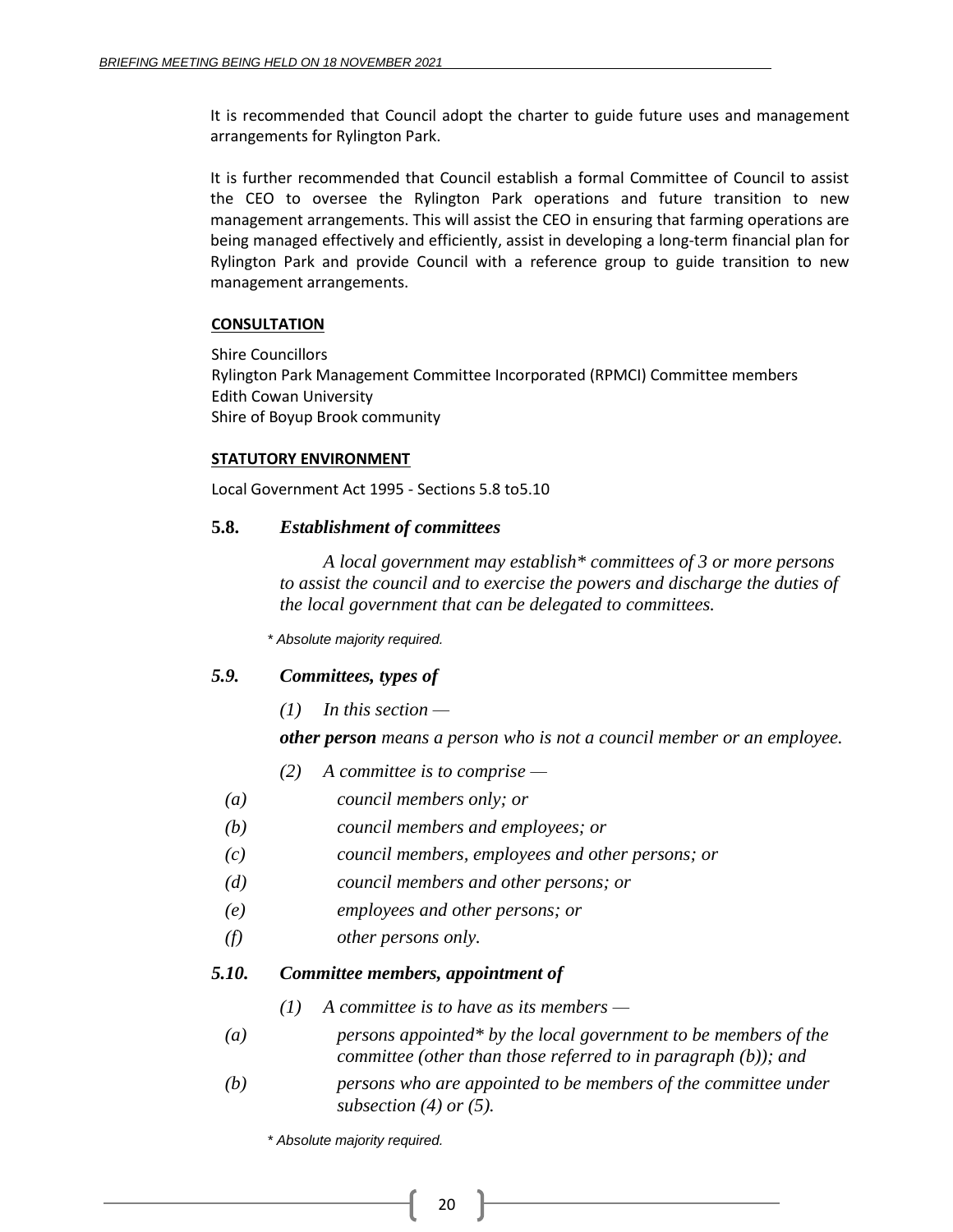*(2) At any given time each council member is entitled to be a member of at least one committee referred to in section 5.9(2)(a) or (b) and if a council member nominates himself or herself to be a member of such a committee or committees, the local government is to include that council member in the persons appointed under subsection (1)(a) to at least one of those committees as the local government decides.*

*(3) Section 52 of the Interpretation Act 1984 applies to appointments of committee members other than those appointed under subsection (4) or (5) but any power exercised under section 52(1) of that Act can only be exercised on the decision of an absolute majority of the council.*

*(4) If at a meeting of the council a local government is to make an appointment to a committee that has or could have a council member as a member and the mayor or president informs the local government of his or her wish to be a member of the committee, the local government is to appoint the mayor or president to be a member of the committee.* 

*(5) If at a meeting of the council a local government is to make an appointment to a committee that has or will have an employee as a member and the CEO informs the local government of his or her wish —*

- *(a) to be a member of the committee; or*
- *(b) that a representative of the CEO be a member of the committee,*

*the local government is to appoint the CEO or the CEO's representative, as the case may be, to be a member of the committee.*

*[Section 5.10 amended: No. 16 of 2019 s. 18.]*

## **POLICY IMPLICATIONS**

Nil

## **FINANCIAL IMPLICATIONS**

It is recommended that the Shire develop a future management strategy and long term financial plan for Rylington Park Institute to ensure that sufficient funds are invested into the farm for its continued use as a high value training and research establishment.

## **STRATEGIC IMPLICATIONS**

Nil

## **VOTING REQUIREMENT**

Absolute Majority required: Yes.

## *Economic Implications*

Establishment of the Rylington Park Institute as centre for research with a Western Australian based university will likely lead to increased economic opportunities for famers and associated industries in the Boyup Brook Shire.

## *Social Implications*

Nil